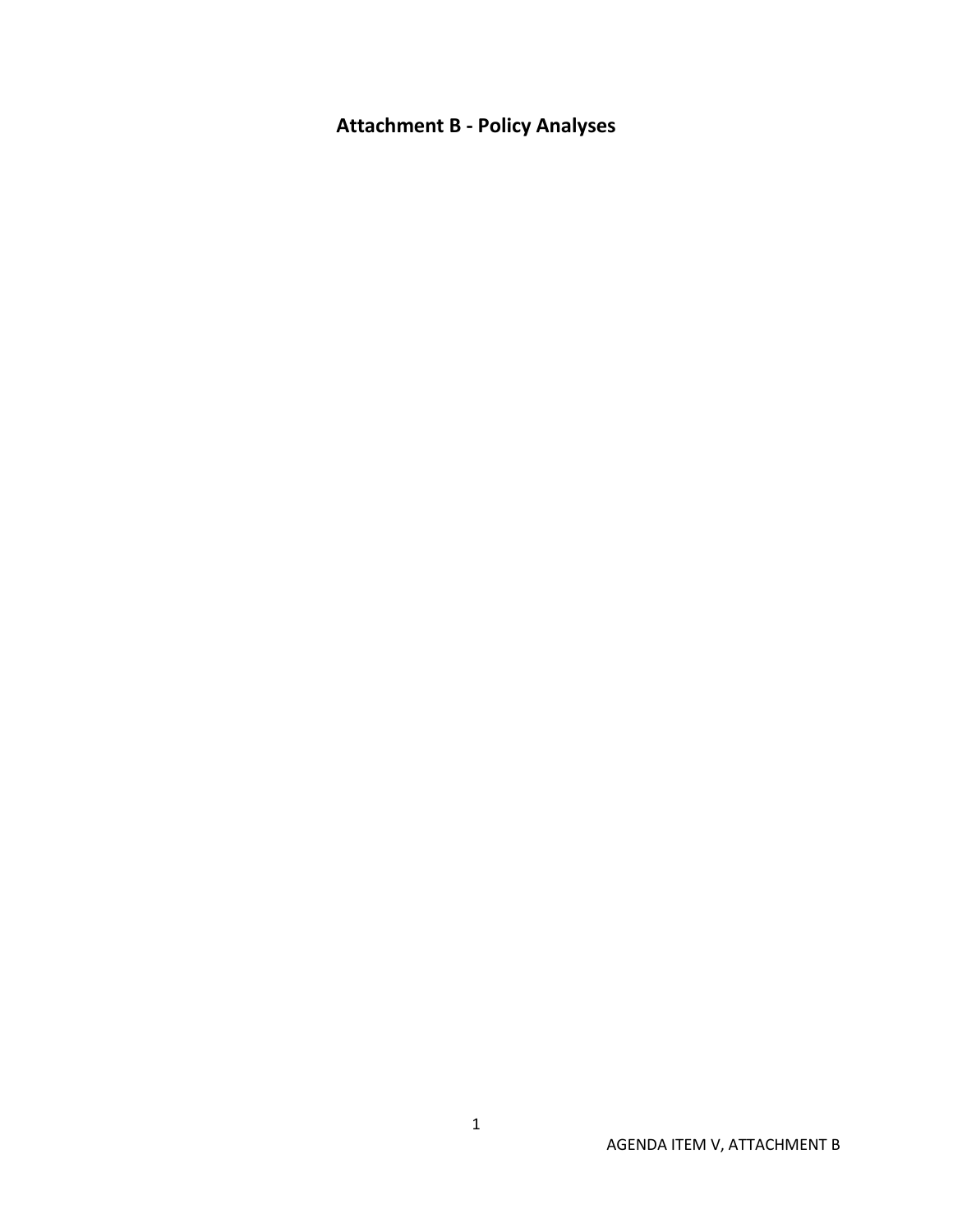This document includes the assumptions and calculations TRPA staff used to evaluate various policy actions from conversations with local jurisdiction partners and local developers, the South Shore Housing Action Plan and Mountain Housing Council policy papers, and Working Group members. These include actions in six overarching categories: 1. Density, 2. Coverage, 3. Permitting Parity/Streamlining, 4. Fees, 5. Individual Parcel Evaluation Tool (IPES) and 6. Public Lands Donation (this is considered both a development type and policy tool).

The calculations included in this document are an estimate of typical building costs in Lake Tahoe and not representative of every development scenario. Additionally, these calculations may not include every cost associated with development in the Tahoe Basin. TRPA will continue to refine these estimates and welcomes additional input. The actions are loosely organized by the size of the potential cost reduction, with those tools that show the larger cost reduction ahead of those with a lower reduction. TRPA recognizes that there may be additional cost reductions associated with each tool that TRPA was not able to capture at this time. As actions move into the implementation phase, the Working Group may identify additional needed analysis.

## **1. Policy: Density**

**a. Allow Higher Density/Lower Parking Requirements**

## *Assumptions*:

- Scenarios based on a 25 unit/acre (status quo) and 40 unit/acre affordable housing project (action scenario)
- Cost per unit under status quo scenario: \$582,941
- Gross square footage is the same for both scenarios
- Smaller unit size and reduced parking requirements allow for additional units

*Results:* Typical parking requirements for multi-family developments are 1.5 parking spaces per unit. For a 60-unit building on a 2.4-acre parcel, the cost to build parking is about \$270,000. By increasing density, decreasing unit size and decreasing parking requirements to one space per unit, a cost reduction of \$46,898 per unit can be achieved. **This will result in approximately an 8% cost reduction.** This includes reductions in overall parking costs and associated financing costs.

*Sources:* Based on an example 60-unit project in South Lake Tahoe, data provided by a local multi-family affordable housing developer. Other sources: Placeworks Development Costs and Affordability Report (2018).

## **2. Policy: Permitting/Streamlining**

## **a. Permit Streamlining**

The cost models associated with financing are complex. Initial analysis shows a cost reduction of **approximately 1%**, assuming a reduction in permitting time of between six to twelve months. Further, uncertainties in permitting time can influence a decision of whether to build in the region or not.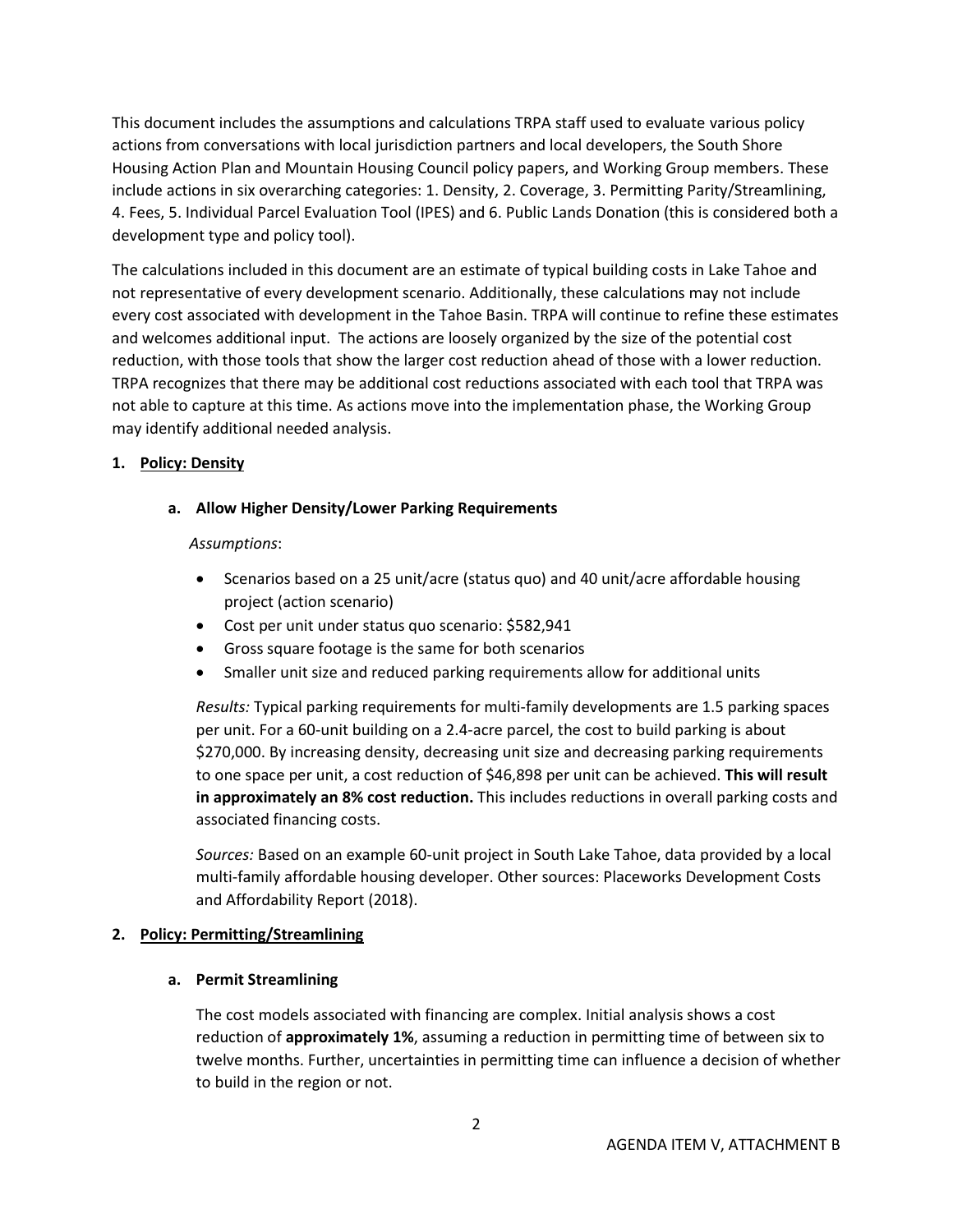*Source:* Placeworks Development Costs & Affordability Report (2018)

## **b. Assume Reduced Cost of Environmental Analysis**

#### *Assumptions*:

- Scenarios based on a residential 60-unit multi-family development
- Cost per unit under status quo scenario: \$582,941
- Projects over approximately 40 units generally need to complete a more extensive environmental analysis
- The estimated average cost to complete environmental analysis is \$40,000
- This does not assume a full Environmental Impact Statement (EIS)

*Draft Results:* While the level of reduction will vary, for a simplified analysis we assumed zero environmental analysis cost. In this scenario, soft costs will generally be reduced by about \$40,000 for a multi-family development. **It is estimated that this will decrease the per unit cost of a 60-unit multi-family residential project by approximately \$683 or .1% of the total project cost.** This includes reductions in soft costs and financing.

*Source:* Placeworks Development Costs and Affordability Report (2018); TRPA staff

## **3. Policy: Coverage**

## **a. Allow Soft Coverage to Replace Hard Coverage for the Residential Component of a Mixed Use Project**

## *Assumptions*:

- Scenarios based on the residential component of a mixed use project required to transfer in hard coverage (status quo) versus allowed to transfer in potential coverage (action scenario)
- Cost per unit under status quo scenario: \$582,941
- Potential Coverage in the South Tahoe Hydrologic Areas is \$7.50 per square foot
- Hard Coverage in the South Tahoe Hydrologic Areas is \$25 per square foot
- Estimated coverage needed per unit is 710 square feet per unit (based upon planned Sugar Pine Village Project)

*Draft Results:* Under existing requirements for hard coverage, the cost per unit will be approximately \$17,750. By allowing potential coverage to be used for the project, the total per unit cost cand be decreased by about \$12,732. **This will result in an approximately 2% reduction in cost**. This includes reductions in cost of coverage and associated financing costs.

*Source:* California Tahoe Conservancy, "Market Value of Development Rights Banked in the California Tahoe Conservancy's Land Bank (2019)," and City of South Lake Tahoe, "Lake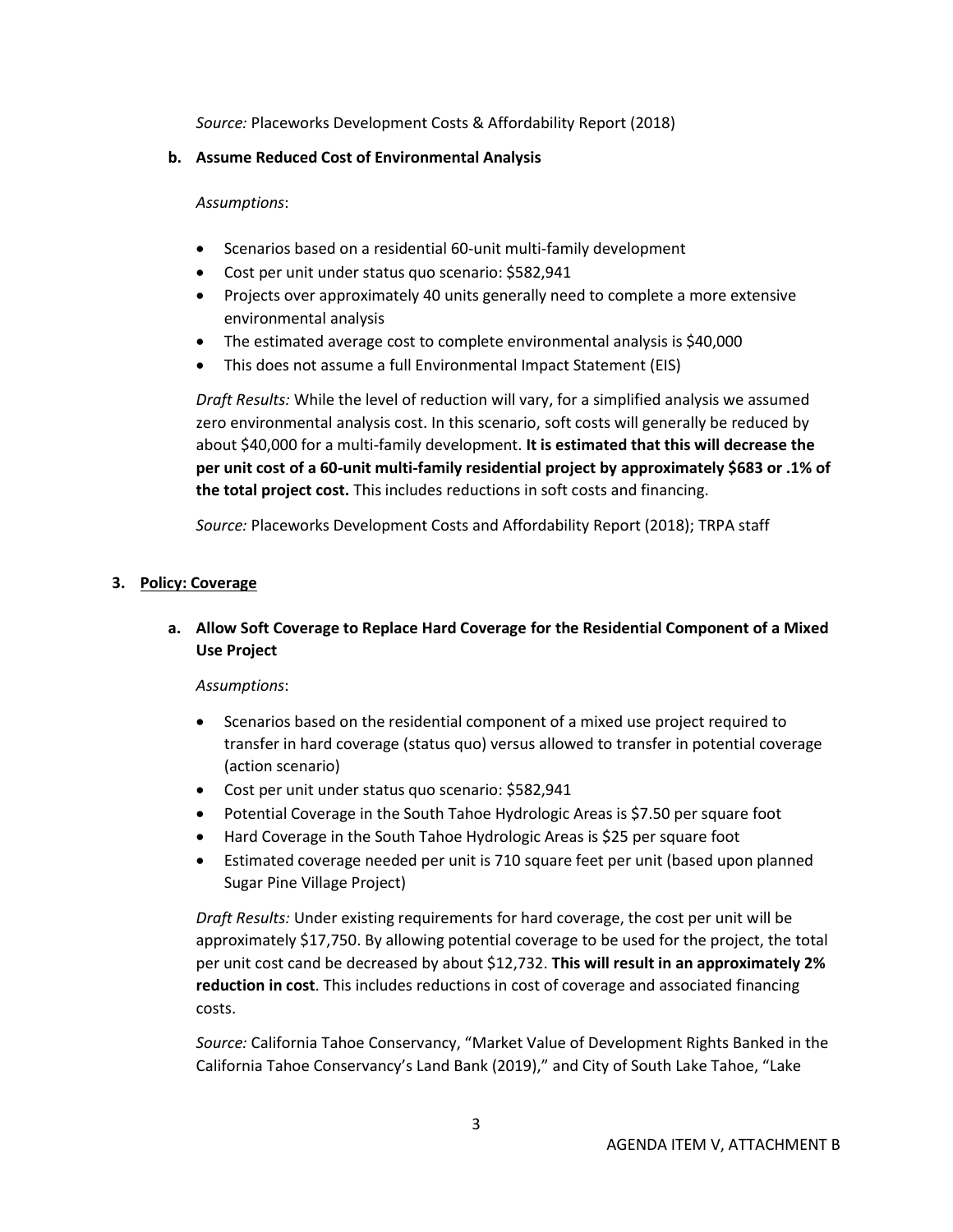Tahoe Basin Intangible Development Rights Report (2020)," Placeworks Development Costs and Affordability Report (2018).

#### **4. Policy: Fees**

**a. Waive Air/Water Quality Mitigation Fees for Affordable, Moderate and Achievable Housing Projects**

#### *Assumptions*:

- Scenarios based on a residential 60-unit deed restricted affordable multi-family development
- Cost per unit under status quo: \$557,324
- Development is receiving bonus units to replace the costs of development rights
- Water Quality Mitigation Fees for a 60-unit residential development are \$120,900
- Air Quality Mitigation Fees for a 60-unit residential development are \$106,354

*Draft Results:* Waiving both Air and Water Quality Mitigation Fees will result in a **cost reduction of approximately 1.6% or \$9,511 per unit**.

**b. All Agencies Waive Fees for Affordable, Moderate and Achievable Housing Projects**

#### *Assumptions*:

- Scenarios based on a residential 60-unit deed restricted multi-family development
- Cost per unit under status quo scenario: \$557,324
- Development is receiving bonus units to replace the costs of development rights
- TRPA, local jurisdiction, utility departments, and any other applicable agency waive all fees for projects building affordable, moderate, or achievable units.
- Fees include building permit, school fee, water development impact fee, sewer development impact fee, air and water quality mitigation fees, and TRPA application fee

*Draft Results:* Waiving all typical fees charged to multi-family developments will result in a cost reduction of **\$34,140 per unit or 6.1% of total project cost.** This includes reductions in development fees and associated financing costs.

*Source:* Placeworks Development Costs & Affordability Report (2018); Local Developers

## **c. Inactive Projects Exemption from Air Quality Mitigation Fees**

## *Assumptions:*

- Scenarios based on redevelopment of a site into a residential 60-unit multi-family development
- Cost per unit under status quo scenario: \$500,784
- All other development fees are being paid
- Assumes no additional coverage and transfer in 50% of required development rights
- Assumes no cost of land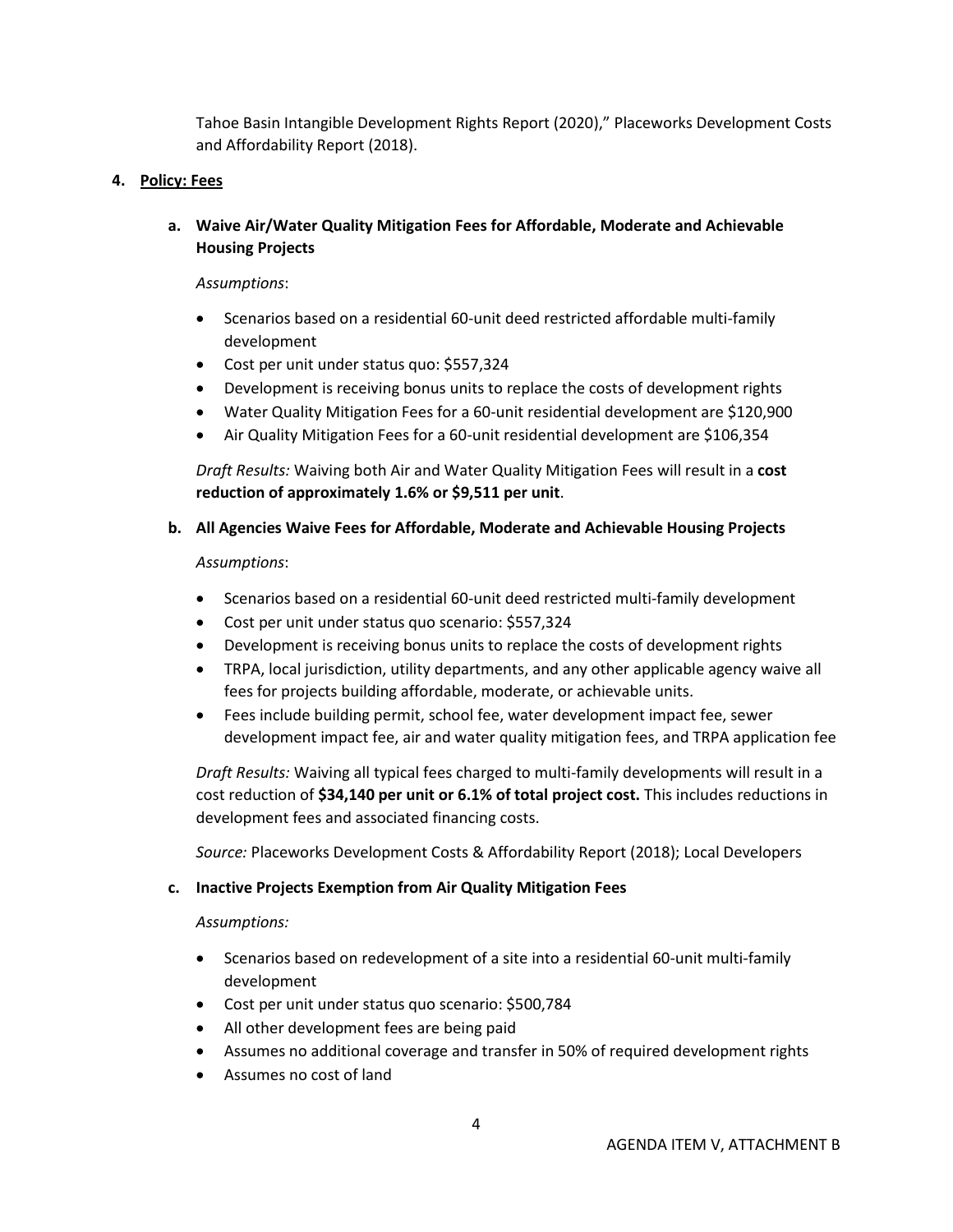Draft Results: Currently spaces that have been empty for more than five years must pay the air quality mitigation fee again when a new use opens in that space. Lengthening the time that a project is considered inactive would result in fewer projects required to pay air quality mitigation fees. The savings in cost per unit for a multi-family project that does not have to pay air quality fees is \$1,716, **an approximately 0.5% reduction**. There may be other costs associated with redevelopment that are not accounted for in this calculation.

*Source:* TRPA Mitigation Fee Schedule; TRPA Trip Table; Placeworks Development Costs & Affordability Report (2018); Local Developers

## **5. Policy Tool Action: IPES**

The Individual Parcel Evaluation System (IPES) is a method for determining the sensitivity of parcels zoned for single-family development. The IPES score on a parcel determines whether it can be developed or not (parcels cannot be developed that are below a certain score). Jurisdictions can lower the overall "IPES line" for developable parcels by completing restoration projects in their jurisdictions and retiring lots.

The size and number of overall lots has some impact on the number of buildable lots under IPES. While more buildable parcels may not directly result in workforce housing, having more parcels available, some of which may be large enough to accommodate an ADU, could indirectly lead to more workforce housing. Both Placer County and El Dorado County identified IPES as a policy tool that merits further examination.

TRPA was not able to evaluate the percent reduction in cost for building workforce housing associated with making changes related to IPES, however there are some data available that can inform a numeric estimate. For example, TRPA can look at the number of parcels large enough and with enough available coverage to accommodate an ADU, if the IPES line were lowered.

## **6. Land Use/Policy Action: Donated Land**

## **a. Public Entity Donate Land**

*Assumptions*:

- Scenarios based on a residential 60-unit multi-family development
- Cost per unit under status quo scenario: \$582,941
- Assumes zero cost of land to the developer

*Draft Results:* Eliminating the cost of land charged to multi-family developments will result in a cost reduction of **\$34,015 per unit or approximately 6% of the total project cost.** This includes the reduction in land cost as well as reduced financing fees.

*Source:* Placeworks Development Costs & Affordability Report (2018)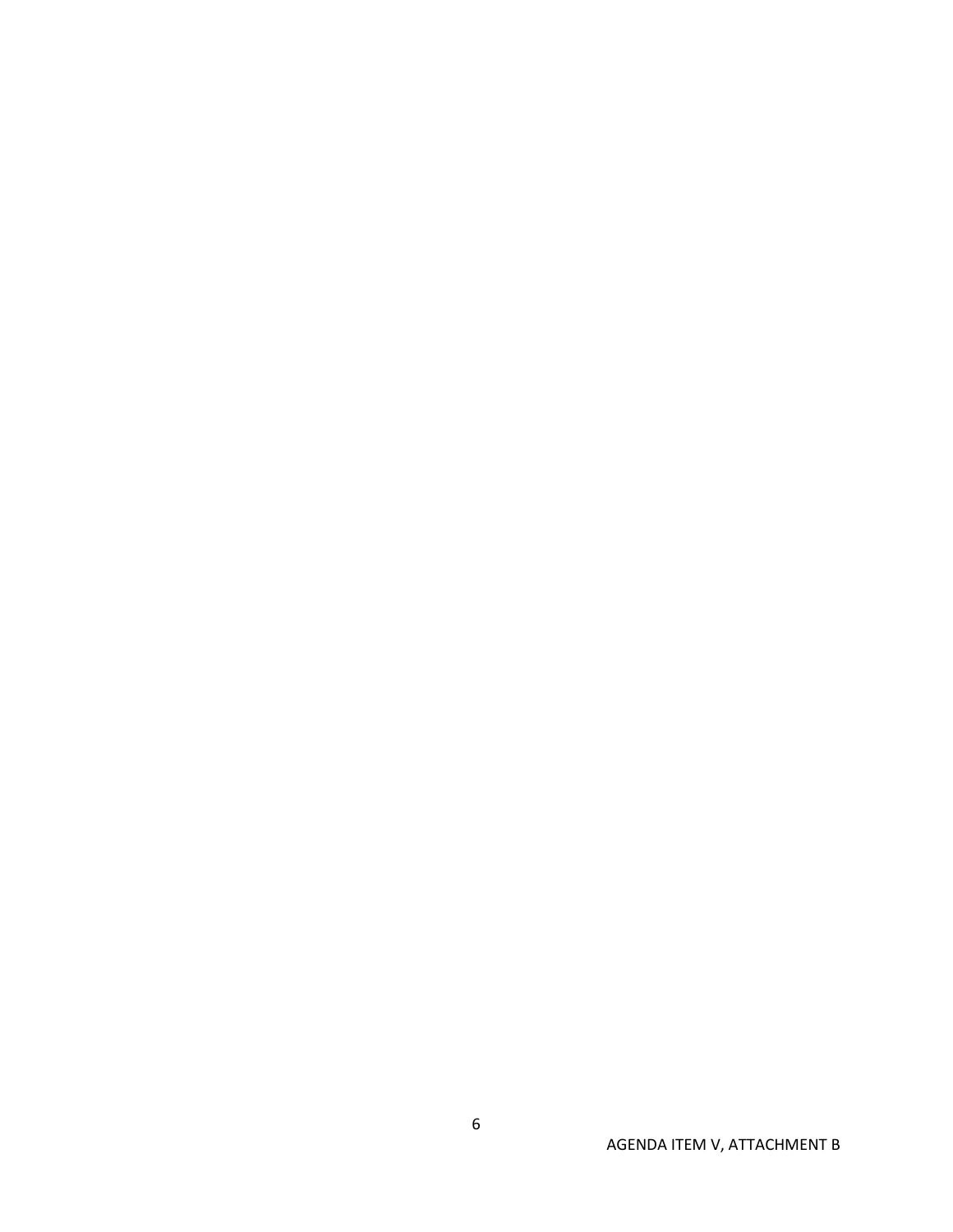## **Cost Assumptions for Multi-Family Developments**

| <b>Land Acquisition</b>              | MF 60-Unit                              | Source                     |
|--------------------------------------|-----------------------------------------|----------------------------|
| Estimated land cost/sq. ft.          | \$15                                    | Placeworks                 |
| Indirect land acquisition costs      | 3%                                      | Placeworks                 |
| Parcel size                          | 2.4 acres                               | Placeworks                 |
|                                      |                                         |                            |
| <b>Hard Construction</b>             |                                         |                            |
| Construction costs/sq. ft.           | \$300                                   | Local Developer            |
| Gross square footage                 | 65,000                                  | Local Developer            |
| Parking cost per space               | \$3,000                                 | Local Developer            |
| Parking spaces/unit                  | 1.5                                     | Local Developer            |
| Open space construction costs/sq ft  | \$6                                     | Local Developer            |
| <b>Construction Contingency</b>      | 10% of total hard CN costs              | Local Developer            |
|                                      |                                         |                            |
| <b>Soft Construction</b>             |                                         |                            |
| Assumed soft costs                   | \$2,000,000                             | Local Developer            |
| Developer's Fee                      | \$2,200,000                             | Local Developer            |
|                                      |                                         |                            |
| <b>Development Fees</b>              |                                         |                            |
| <b>Building Permit</b>               | 2% Hard Construction Costs              | Placeworks                 |
| <b>School Fee</b>                    | \$2.24/gross sq footage                 | Placeworks                 |
| Water Development Impact Fee         | 11,983/unit                             | Placeworks                 |
| Sewer Development Impact Fee         | \$7509 per unit+\$60                    | Local Developer            |
| Air Quality Mitigation Fees          | (5.44 trips/unit x 60 units) x \$325.84 | <b>TRPA</b>                |
| <b>Water Quality Mitigation Fees</b> | \$1.86/sf of new coverage               | <b>TRPA</b>                |
| <b>TRPA Application Fee</b>          | \$40/unit + \$2,200 + \$88IT            | <b>TRPA</b>                |
| Development Rights                   | \$25,000/unit                           | City/CTC Development Right |
|                                      |                                         | <b>Appraisal Reports</b>   |
| Coverage                             | \$17,750/unit                           | City/CTC Development Right |
|                                      |                                         | <b>Appraisal Reports</b>   |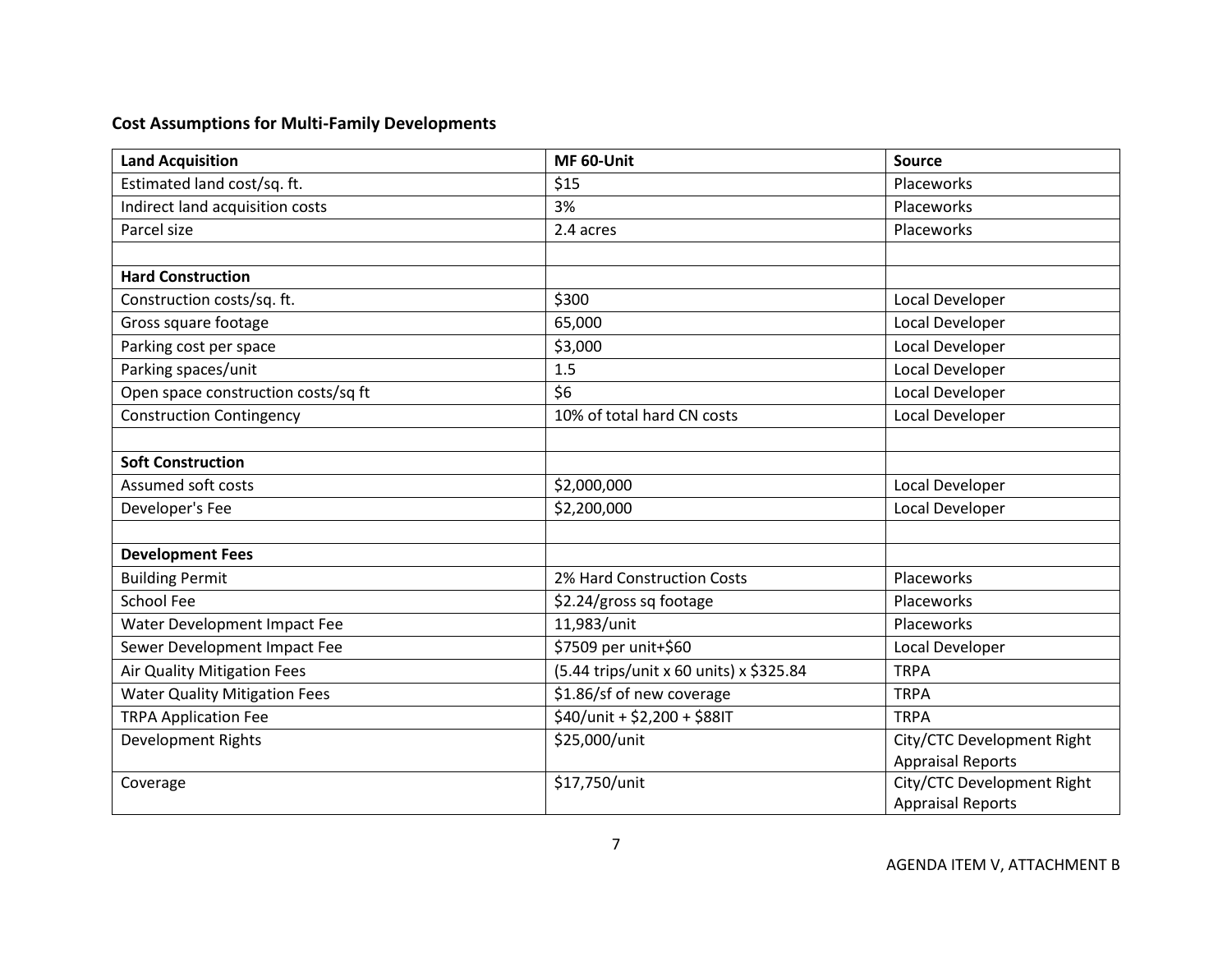| <b>Financing</b>                    |      |            |
|-------------------------------------|------|------------|
| Construction loan fee               | 7.7% | Placeworks |
| Construction loan timeline (months) | د⊥   | Placeworks |

## **Cost Assumptions for Market Rate Single Family Development**

| <b>Land Acquisition</b>             | <b>Single Family</b>         | <b>Source</b>   |
|-------------------------------------|------------------------------|-----------------|
| Estimated land cost/sq. ft.         | \$15                         | Placeworks      |
| Parcel Size                         | 7,778                        | Placeworks      |
| Indirect land acquisition costs     | 3%                           | Placeworks      |
|                                     |                              |                 |
| <b>Hard Construction</b>            |                              |                 |
| Construction costs/sq. ft.          | \$175                        | Local Developer |
| Gross square footage                | 2,420                        | Placeworks      |
| Parking cost per space              | \$4,000                      | Placeworks      |
| Streets & Parking (sq. ft)          | 16,200                       | Placeworks      |
| Power/unit                          | \$10,000                     | Local Developer |
| Open space area (sq. ft)            | 1,500                        | Placeworks      |
| Open space construction costs/sq ft | \$2.50                       | Placeworks      |
| <b>Construction Contingency</b>     | 5%                           | Placeworks      |
|                                     |                              |                 |
| <b>Soft Construction</b>            |                              |                 |
| Assumed soft costs                  | 5%                           | Placeworks      |
| Developer's Fee                     | 9%                           | Local Developer |
|                                     |                              |                 |
| <b>Development Fees</b>             |                              |                 |
| <b>Building Permit</b>              | 2% of hard construction cost | Placeworks      |
| School Fee                          | \$2.24/gross sq footage      | Placeworks      |
| Water Development Impact Fee        | 11,983/unit                  | Local Developer |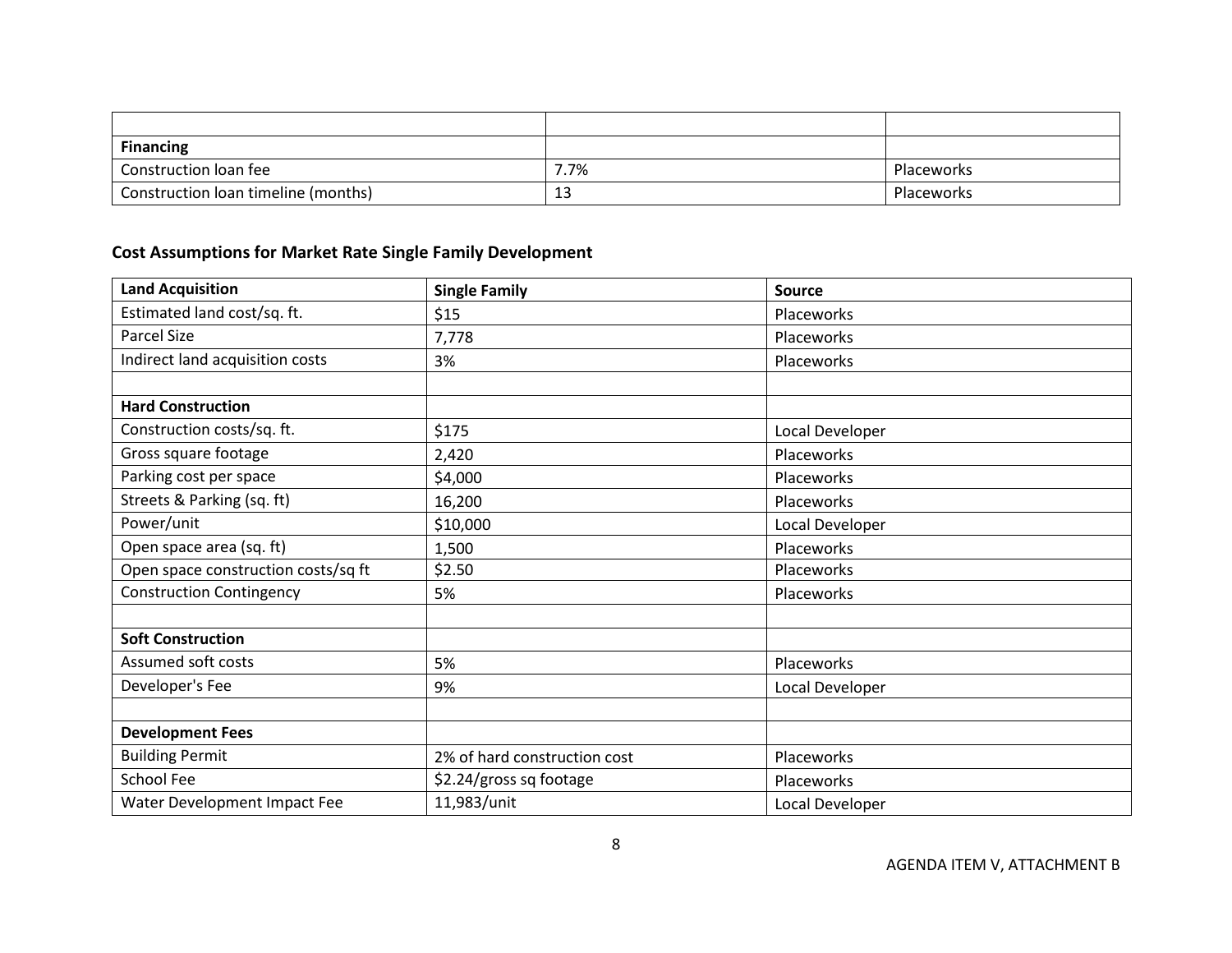| Sewer Development Impact Fee         | \$8,235 for up to 3 units $+$ \$150 | Local Developer                              |
|--------------------------------------|-------------------------------------|----------------------------------------------|
| Air Quality Mitigation Fees          | \$3,258                             | <b>TRPA</b>                                  |
| <b>Water Quality Mitigation Fees</b> | \$1.86/sf of coverage               | <b>TRPA</b>                                  |
| <b>TRPA Application Fee</b>          | \$40/unit + \$2,200 + \$88IT        | <b>TRPA</b>                                  |
| Development Rights                   | \$25,000/unit                       | City/CTC Development Right Appraisal Reports |
| Coverage                             | \$1,250                             | City/CTC Development Right Appraisal Reports |
|                                      |                                     |                                              |
| <b>Financing</b>                     |                                     |                                              |
| Construction loan fee                | 3.25%                               | Placeworks                                   |
| Construction loan timeline (months)  | 12                                  | Placeworks                                   |

# **Cost Assumptions for Accessory Dwelling Unit**

| <b>Hard Construction</b>             | <b>ADU</b>                              | <b>Source</b>     |
|--------------------------------------|-----------------------------------------|-------------------|
| Construction costs/sq. ft.           | \$175                                   | Local Developer   |
| Gross square footage                 | 750                                     | Local Developer   |
|                                      |                                         |                   |
| <b>Soft Construction</b>             |                                         |                   |
| Assumed soft costs                   | 5%                                      | Placeworks        |
| Developer's Fee                      | 9%                                      | Local Developer   |
|                                      |                                         |                   |
| <b>Development Fees</b>              |                                         |                   |
| <b>Building Permit</b>               | 2% of hard construction cost            | Placeworks        |
| School Fee                           | $$2.24/gross$ sq footage                | Placeworks        |
| Water Development Impact Fee         | 11,983/unit                             | Placeworks        |
| Sewer Development Impact Fee         | \$8,235 for up to 3 units + \$150       | Placeworks        |
| Air Quality Mitigation Fees          | (5.44 trips/unit x 60 units) x \$325.84 | Placeworks        |
| <b>Water Quality Mitigation Fees</b> | \$0                                     | <b>Placeworks</b> |
| <b>TRPA Application Fee</b>          | \$40/unit + \$2,200 + \$88IT            | <b>Placeworks</b> |
| <b>Development Rights</b>            | \$25,000/unit                           | Placeworks        |